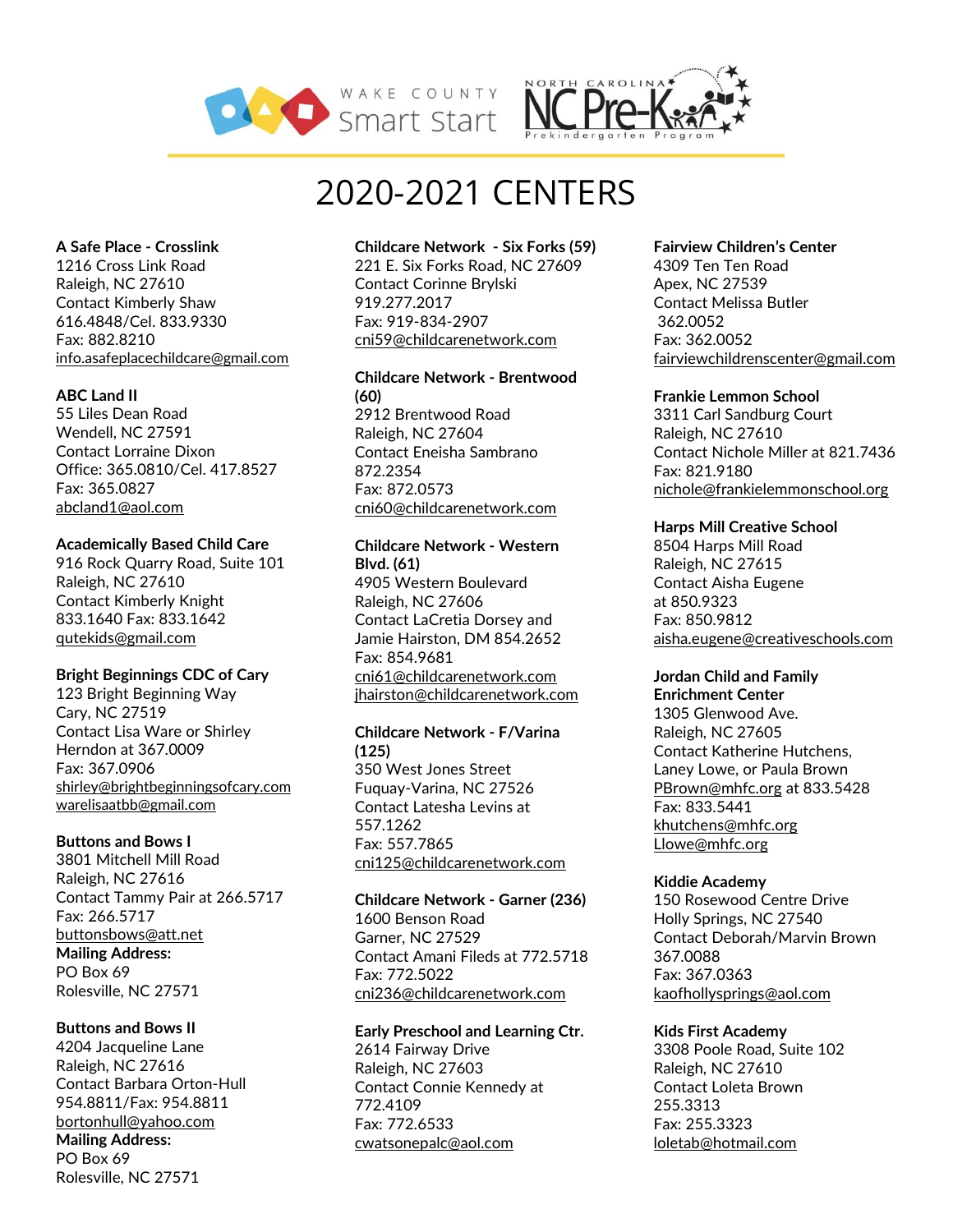# **KinderCare Learning Center-Heather Park**

932 Heather Park Drive Garner, NC 27529 Contact Kelli Bradley at 779.2126 Fax: 861.0030 kbradley@kindercare.com

# **KinderCare-Kelley Austin**

3103 Kelley Austin Drive Raleigh, NC 27610 Contact Ajeenah Foureau at 231.1936 Fax: 231.7642 Kelleyaustin@kindercare.com

#### **La Petite Academy - Leesville**

9313 Leesville Road Raleigh, NC 27613 Contact Stephaine Bechtel 846.3557 Fax: 846.5182 7487@lapetite.com

# **La Petite Academy - Pleasant**

**Pines** 6601 Pleasant Pines Drive Raleigh, NC 27613 Contact Beatice Smith 571.7469 Fax: 227.3106 [7488@lapetite.com](mailto:7488@lapetite.com)

# **La Petite Academy - Six Forks**

7601 Six Forks Road Raleigh, NC 27615 Contact Venus Vanburen 846.7602 Fax: 227-3081 [Venus.vanburen@lapetite.com](mailto:Venus.vanburen@lapetite.com) 7484@lapetite.com

# **Learning Together, Inc.**

568 E. Lenoir Street Suite 204 Raleigh, NC 27601 Contact Jan Baker at 856.5205 Fax: 856.5772 jan@learningtogether.org

# **Little Believers Academy II Inc.**

309 Holman Street Garner, NC 27529 Contact Cassandra Brooks 720.4773 Fax: 590-1965 Thelittlebelievers@gmail.com

#### **Little Destiny Literacy**

3329 Forestville Road Raleigh, NC 27616 Contact Chandra Barbourt 266.6124 Fax: 1.866.591.4605 littledestiny2013@gmail.com

# **Little Hands N Feet**

2906 Brentwood Road Raleigh, NC 27604 Contact Ronetta Pearsall 981.0034 Fax: 981.0036 littlehandsandfeet@bellsouth.net

# **Method Child Development Center**

900 Trailwood Drive Raleigh, NC 27606 Contact Natalie Cook at 852.4568 Fax: 852.4569 method.director@gmail.com

# **Preston Children's Academy**

551 James Jackson Avenue Cary, NC 27513 Contact Pam Holt at 297.0007 Fax: 481.6046 info@prestonacademy.com

# **Primary Beginnings #1**

4001 Spring Forest Road Raleigh, NC 27616 Contact Crystal Felton 790.6888 Fax: 790.1171 [springforest@primarybeginnings.com](mailto:springforest@primarybeginnings.com)

# **Primary Beginnings #2**

2100 North Hills Drive Raleigh, NC 27612 Contact Angela Harding 785.0303 Fax: 785.0388 [northhills@primarybeginnings.com](mailto:northhills@primarybeginnings.com)

# **Shaw University**

317 East Lenoir Street Raleigh, NC 27601 Contact Freida Dixon 278-2675 Fax: 828.1243 [fdixon@shawu.edu](mailto:fdixon@shawu.edu) **Mailing Address:**  118 E. South Street Raleigh, NC 27601

# **Tammy Lynn Center**

741 Chappell Drive Raleigh, NC 27606 Contact Pamela Ray 832.3909 Fax: 832.3035 pray@nctlc.org

#### **The Happy Face Preschool**

5010 Fort Sumter Road Raleigh, NC 27606 Contact Joyce Robinson or Coprecia Robinson 233.8081 Fax: 233.8099 happyfaceps@gmail.com

#### **Upper Room Christian Academy**

3330 Idlewood Village Raleigh, NC 27610 Contact Crystal Amanchukwu 829.6250 Fax: 829.6194 crystal.a@urcap.org

#### **Wakefield Creative School**

2700 Wakefield Pines Drive Raleigh, NC 27614 Contact Kim Knight or Latina Perry at 562.7900 Fax: 562.8855 [kim.knight@creativeschools.com](mailto:kim.knight@creativeschools.com)

# **Wanda's Little Hands**

3308 Poole Road, Suite 108 Raleigh, NC 27610 Contact Wanda McCargo 231.9960 Fax: 231.6679 [wlhec1@bellsouth.net](mailto:wlhec1@bellsouth.net)

# **Crosby Head Start**

568 E. Lenoir Street, Suite 116 Raleigh, NC 27601 Contact Lesa Jones, Tiffany Russell or Abigail Moore at 857.3833, 856.5222, 236.3106, 857.9427 or 605.8975 Lesa's Wk Cell 919-810-6179 Fax: 856.2621 [ljones@telamon.org](mailto:ljones@telamon.org)

# **Knightdale Head Start**

1020 Todd Road Knightdale, NC 27545 Contact La'Shannie Reid, Joann Hart, or Tiffany Russell 266.1240 Fax: 919-679-1225 Lreid@telamon.org TRussell@telamon.org Jhart@telamon.org